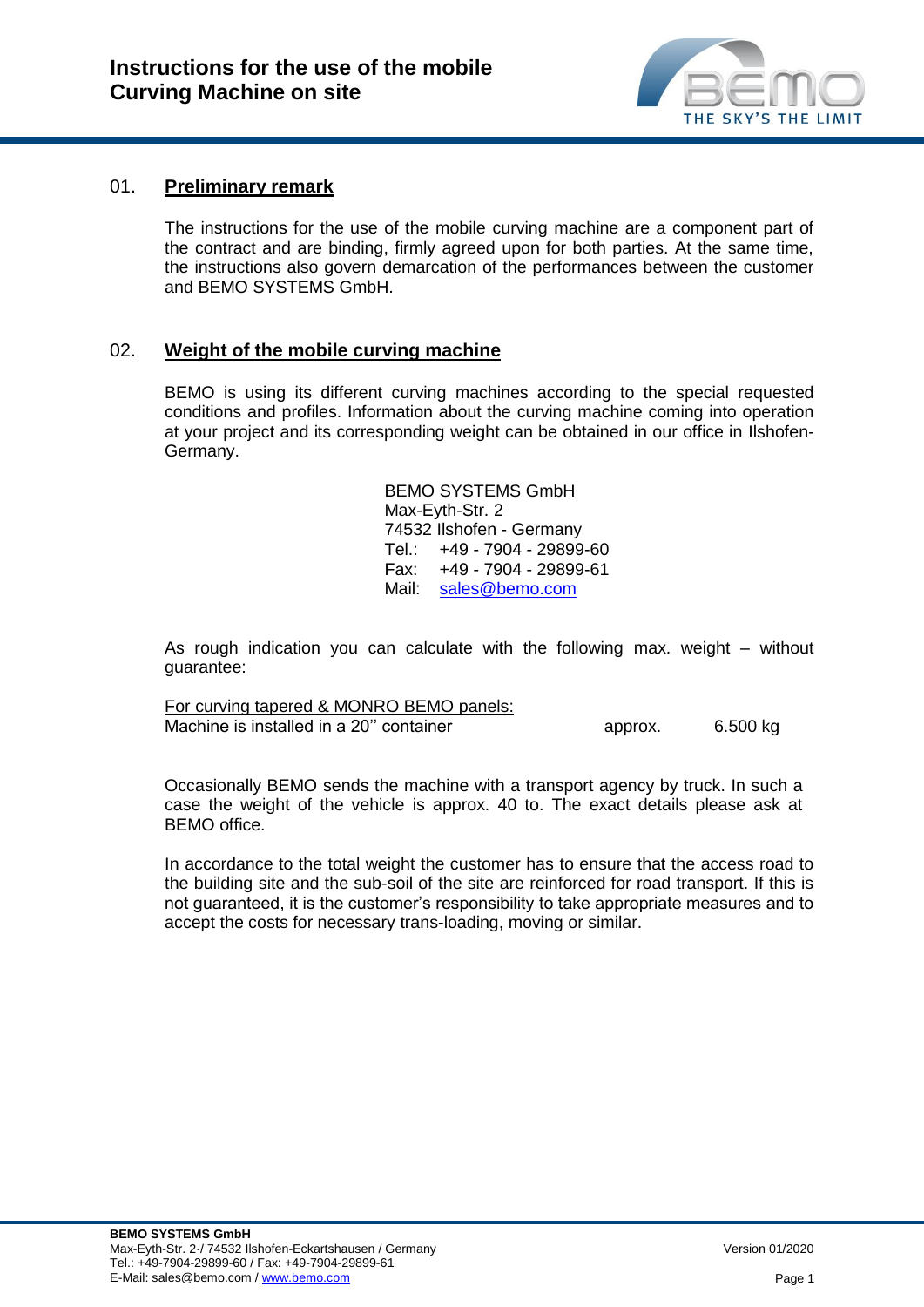

### 03. **Dimensions and space requirements**

∙ Space required for curving:

#### **The curving machine should be located close (max. 20 m) to the storage area of the straight standing seam profiles.**

- a) For the curving the space need to be considered as follows:
	- Curving machine
	- Lateral space for the storage
	- Inlet and outlet of the curved panels (panel length  $x 2$ )
	- Working space (3.00 m each side)

Based on this you have the following calculation:

- b) Required overall width: Machine + rising of vault of the curved panels + storage space
- c) Required overall length: Machine + longest profile length x 2 + working space 6.00 m

∙ Additional space requirement for the intermediate storage of the curved sheets is to be provided in sufficient scale in accordance to the size of the project near the panel run-in and run-out.

Additionally we want to refer to item 12 for storage of these instructions.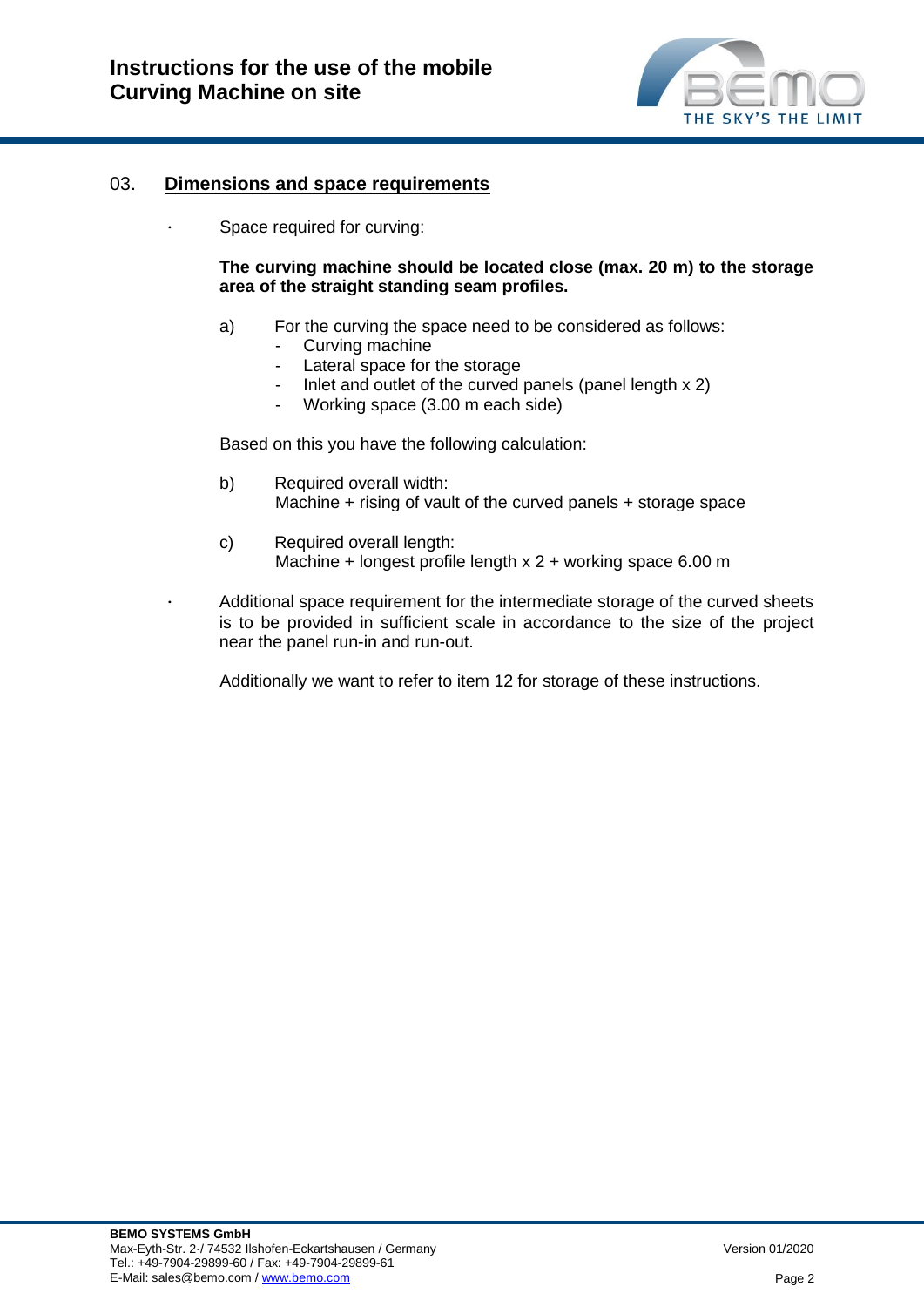

# 04. **Electric supply**

It is **absolutely** necessary to look to it that there is an **adequate electric supply** available at site.

| $\bullet$ | Distance from the curving machine: | max. $50 \text{ m}$                                                                   |
|-----------|------------------------------------|---------------------------------------------------------------------------------------|
|           | Connection:                        | 5 - pole Cekon – socket<br>32 Ampere<br>$(3 \times 380 \text{ V} +$ /- max. 5 %+N+PE) |
|           | Frequency:                         | 50 Hz $+/-$ max, 1 %                                                                  |
| ٠         |                                    |                                                                                       |

- ∙ Emergency power generator (if used): Connected load: on request
- If using fuse (FI) safety system an idle current of min. 300 mA from our machines is to be taken into account (FI class B).
- ∙ Each curving machine is fuse protected that the engines do not work when the power is lower!
- ∙ A stable and constant power supply must be guaranteed. Unexpected power interruptions or power fluctuations can lead to malfunctions and damage to the machines!

Any downtime and repair work are to be borne by the client.

#### 05. **Safety regulation**

- The curving machine has for health and safety protection a photocell in front of the rollers and an emergency switch-off.
- ∙ The machine could be operated (start + stop) from outside of the container.
- The BEMO staff will be equipped with the standard dress code for site working:
	- $\checkmark$  Safety boots with steel caps and soles
	- $\checkmark$  Helmets (without chin holder)
	- $\checkmark$  Security jackets
	- $\checkmark$  Working trousers (long)
	- $\checkmark$  Gloves
	- ∙ In case there are additional local safeties regulations the customer has to inform BEMO at least 4 weeks before leaving of machines and staff from Germany.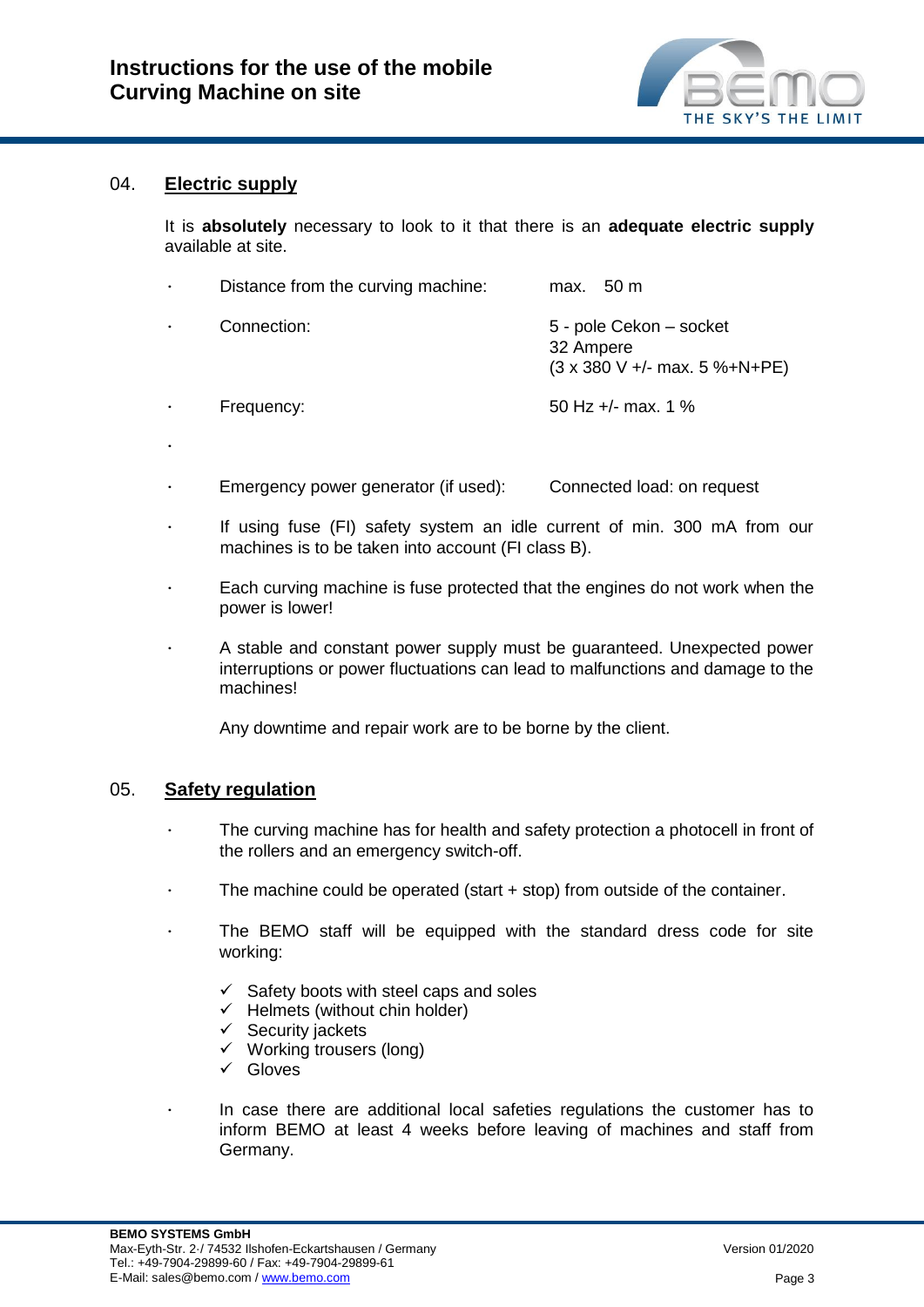

#### 06. **Staff requirement**

- The requested machine-operator for operating the mobile curving machine is provided by BEMO.
- The equipment may only be operated by a BEMO machine operator.
- The customer has to provide assisting workers at his own expense for the handling and storage of the produced panels.
- The necessary number of support-people depends on the length of the panels to be curved (handling) and the material to be processed. The following details are guide values, the definitive quantity is to be settled with the BEMO operator on site:
	- For aluminium profiles with a length over 8 m: **each 8 m / 1 helper x 2 (run-in and run-out)**
	- For steel, zinc or copper profiles with a length over 6 m: **each 3 m / 1 helper x 2 (run-in and run-out)**

#### 07. **Operating / Working time**

- The required time depends on the demands of the production process and the size of the project and is determined by the machine operator in agreement with the responsible offices.
- ∙ Normal working time: Monday – Friday: 10 hours per day (incl. 1 hour break) Saturday, Sunday and public holidays: 8 hours per day (incl. 1 hour break)
- ∙ Saturday working is without additional charges. If time pressure is high, the customer and the supplier can agree upon working on Sunday and public holiday for appropriate additional charges.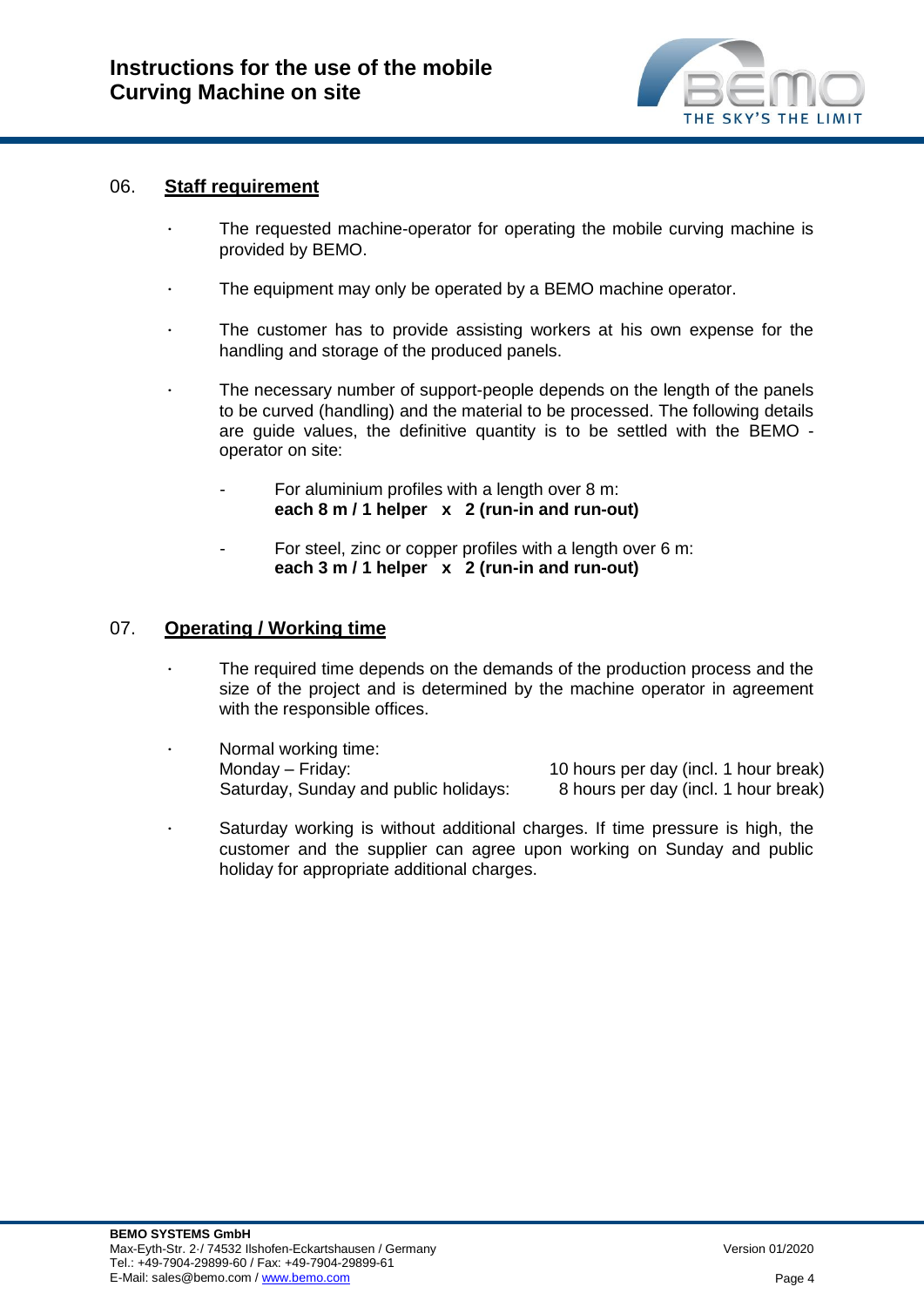

### 08. **Permissions**

- The local required working permissions for the BEMO employees have to be organized by the customer.
- The permissions to enter the construction site and work there have to be organized by the customer for the BEMO employees and their vehicles.
- The client is responsible for all Visa and Work permissions, Medical Controls, Safety trainings or regulations etc. He has to inform BEMO at least 6 weeks before leaving of machines and staff from Germany about them and request from BEMO to provide documents in a reasonable time. Local actions have to be organized by the customer.

# 09. **Daily production reports**

- The BEMO profiles curved by the BEMO operator will be specified in a production list / daily report, stating the number of pieces, length and width.
- The customer has to announce responsible person(s) for signing the daily reports and confirm the quantities, dimensions and proper quality of the curved panels.
- ∙ BEMO is entitled, without any penalties, not to go ahead with the production, if the previous daily report is not signed and stamped by the customer.

#### 10. **Site office / Local accessibility**

- The site office and equipment could be used free of charge from the BEMO staff.
- The customer will provide free of charge a desk inside their site office for the BEMO staff.
- ∙ Permanent internet access is free of charge available in the site office.
- ∙ If the on-site production is longer than 1 week, the customer has to provide for the BEMO operator a mobile internet flat and a local phone number.

The costs for the mobile internet flat and local phone number could be separately charged to BEMO as expenses of the number.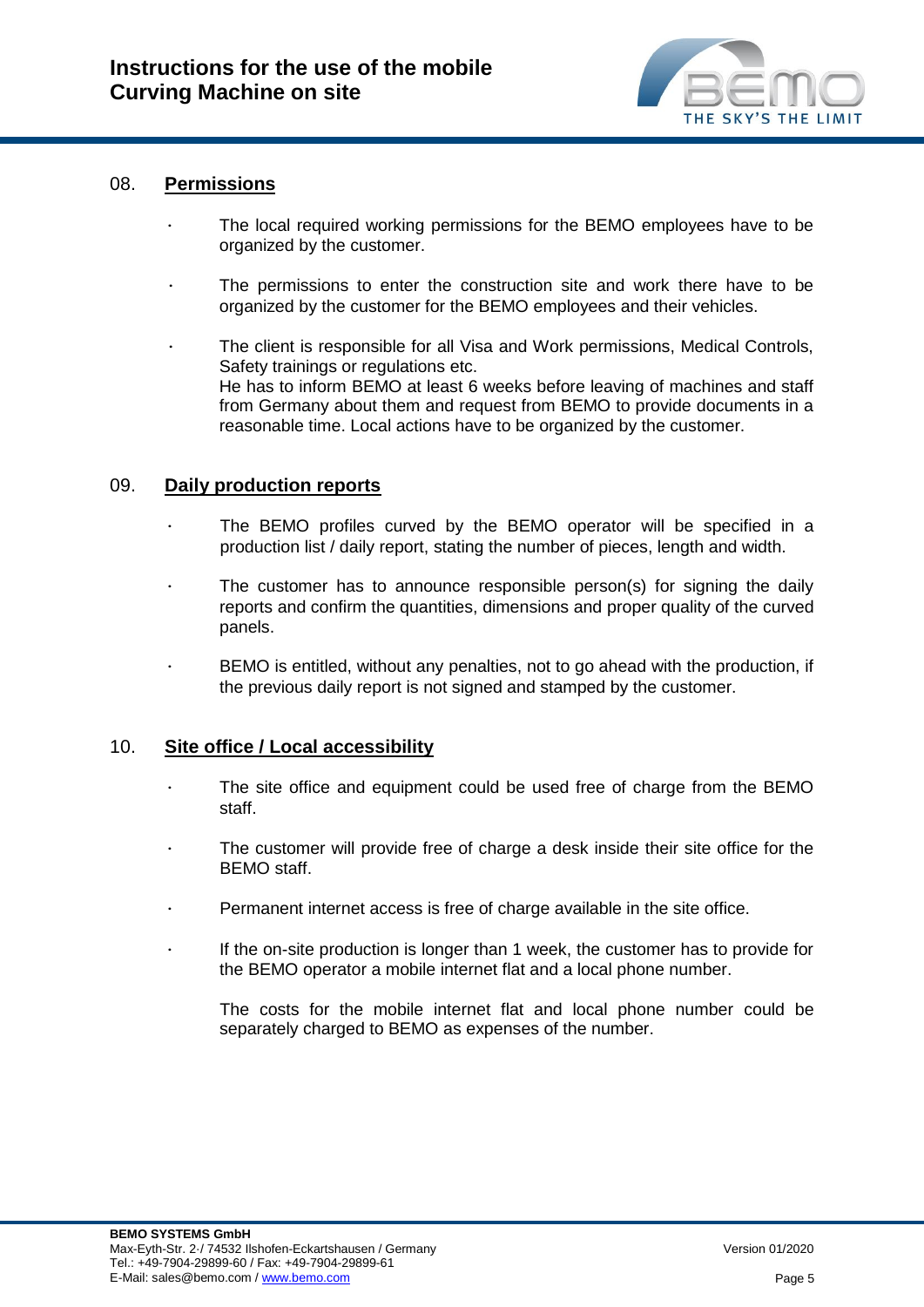

#### 11. **Services to be provided by the customer at the project site**

- ∙ Suitable loading equipment for the curving machine for loading and unloading the curving machine off and onto the transporting vehicle.
- ∙ Providing a sufficient quantity of square-shaped timber or boards to place under the produced or curved profiles (intermediate storage).
- ∙ Suitable lifting belts (e.g. straps etc.) as well as lifting beams for the maximum profile length (maximum profile length less approx. 2.5 m left & right) for lifting the curved BEMO - profiles onto the roof.
- The customer is to ensure appropriate cordoning off of the production area, especially in the region of the panel run-out, in accordance with the general safety regulations and the instructions of the BEMO machine operator.
- The costs for the distribution and supply of power and for the curving machine if necessary the site containers are the responsibility of the client.
- ∙ At delivery by truck, the uncurved/straight profiles are to be unloaded at the construction site by the client and at his charge and stored in accordance with the curving area.
- The client has to take care of the disposal of production waste or packaging materials declared as such by the BEMO staff.
- ∙ The client ensures that BEMO's machines, coils and accessories are secured against theft and damage.
- ∙ BEMO's transport insurance ends when the truck arrived on the construction site. The client or the crane company commissioned by him is responsible for unloading, moving the machines on the construction site, loading for return transport, etc. and provide related insurances in the height of the replacement value of the machines on his charge.
- ∙ If machine, personal or other third-party damage occurs through movement of the machine on the construction site, BEMO is not liable.
- ∙ BEMO is not liable for a production interruption (machine failure) caused by movement damage.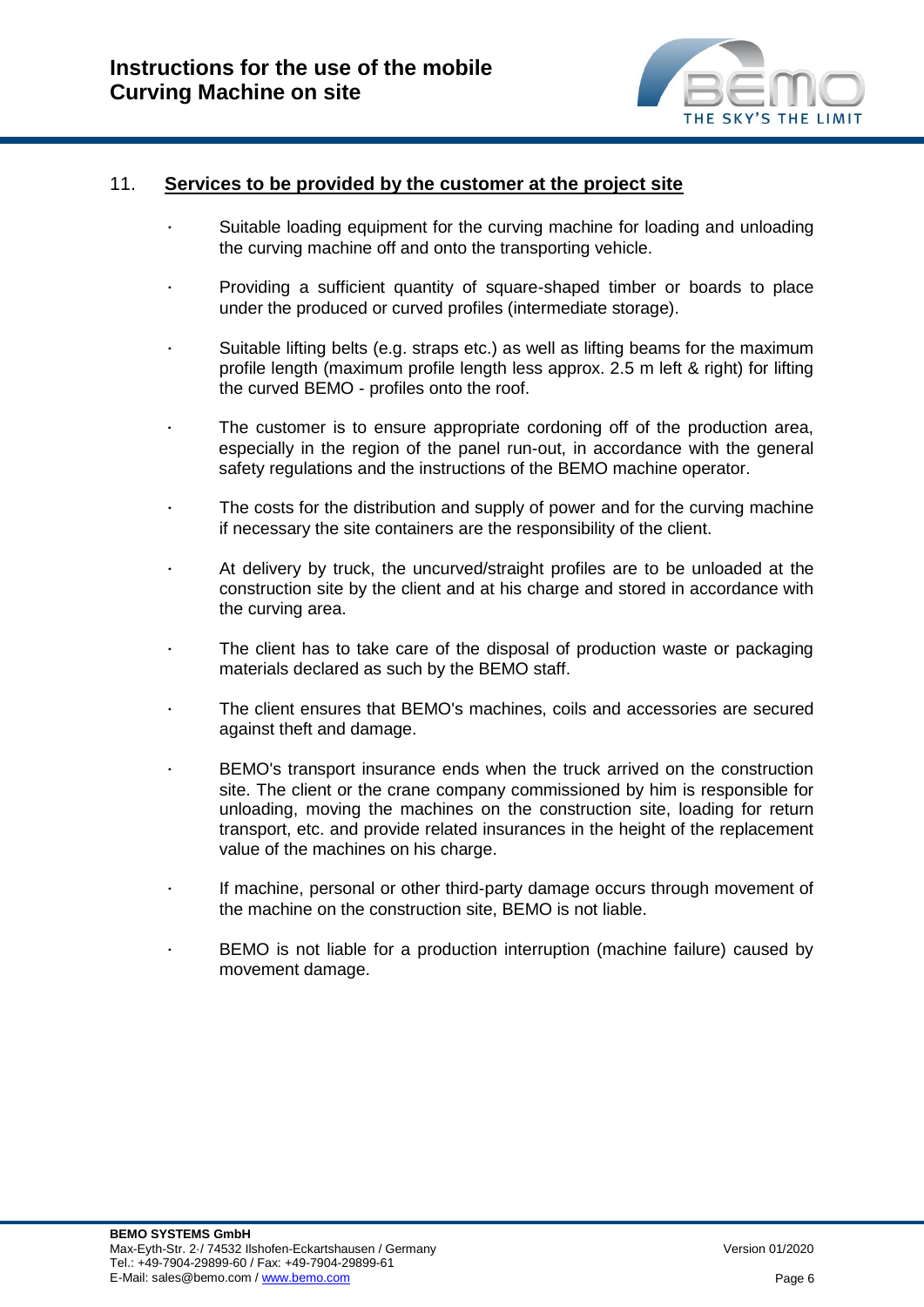

#### 12. **Intermediate storage**

- ∙ Curved profiles are to be stored temporarily on square-shaped timber or boards on clean subsoil.
- ∙ It is essential that the panels are stored with a slight downward slope in longitudinal direction.
- For the intermediate storage of uncurved/straight profiles the client is responsible for taking care that they are stored on square-shaped timber or boards on clean subsoil. It is essential that the uncurved/straight panels are also stored with a slight downward slope in longitudinal direction.

# 13. **Passing of risk**

- The responsibility for damage to the BEMO profile is transferred from the manufacturer to the client after the profile has left the curving machine. For the period of interim storage of the uncurved/straight profiles, from the time of delivery to the end of curving, the risk and responsibility lies with the client.
- Panels which get damaged during handling or during the uplifting onto the roof and have to be produced once again must be paid separately by the client.
- The client is obliged to check the panels' quality and dimensions immediately after handover of the BEMO panels, later complaints can no longer be invoked.
- ∙ Claims after moving the panels on the building site or installation on the roof can no longer be invoked (e.g. scratches, deformations, surface damage etc.).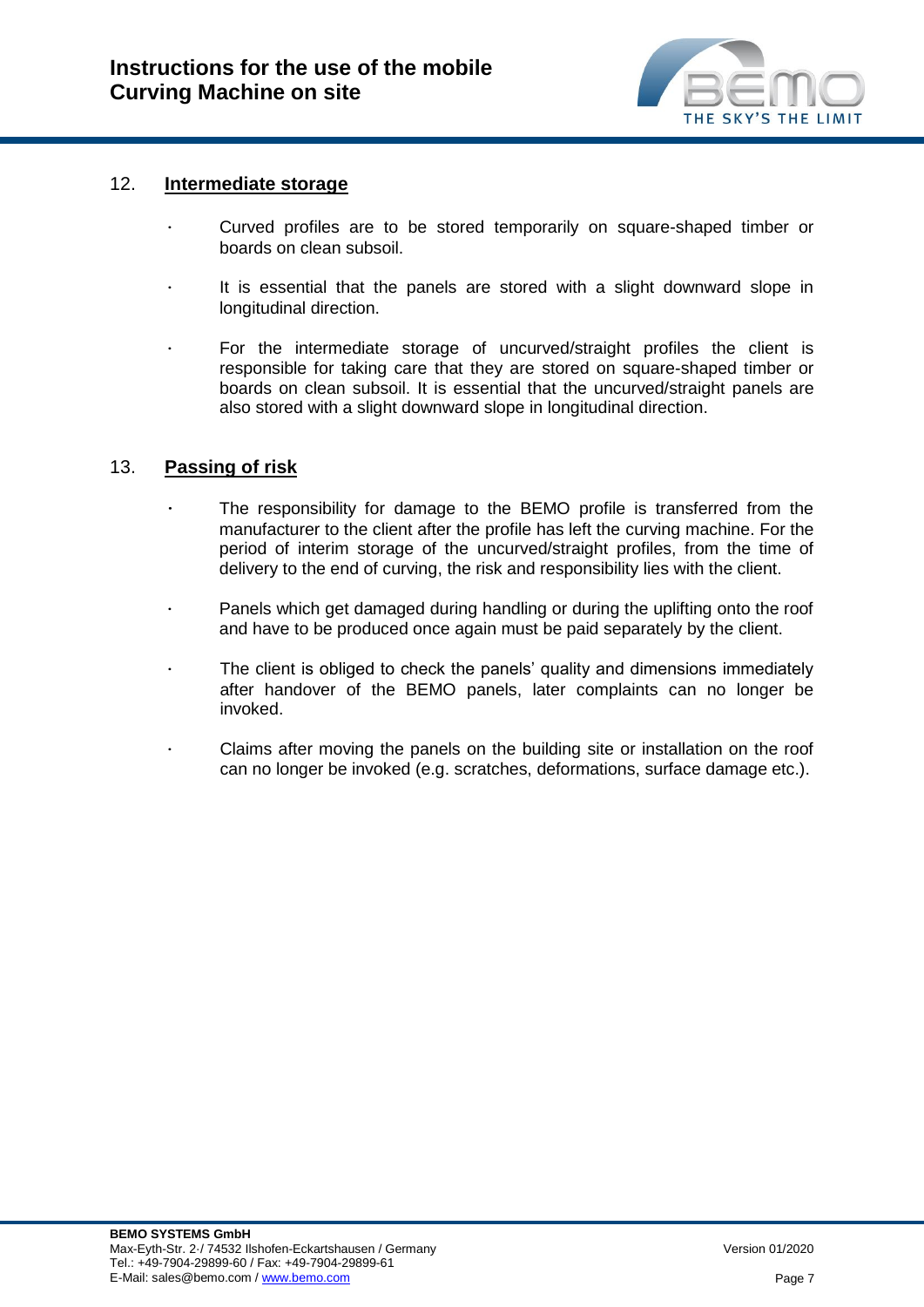

### 14. **General remarks**

- The customer is liable for any accidents. The customer also has to prepare the building site according to the local safety regulations and to instruct the machine operator as well as support-persons in an adequate way. The customer has to pay all costs therefore.
- ∙ Delays and no-show times which are not caused by the machine operator are charged to the client and will be invoiced at 1.000 €/day.
- ∙ If moving of the curving machine is necessary, due to demand of the client or a third party, the resulting costs will be charged to our client.
- ∙ Our operating staff is not authorised to accept and carry out any changes to the contract. If required, these are to be agreed with BEMO respectively with our co-ordination office

BEMO SYSTEMS GmbH Max-Eyth-Str. 2 74532 Ilshofen - Germany Tel.: +49 - 7904 - 29899-60 Fax: +49 - 7904 - 29899-61 Mail: [sales@bemo.com](mailto:sales@bemo.com)

∙ Curving at an outdoor temperature less than 5 degrees Celsius is only possible if the uncurved/straight profiles had been stored tempered at minimum 10 degrees Celsius for 2 days and are free of frost and ice.

At radii < 10.000 mm special conditions are to be agreed with the BEMO project management.

- ∙ Seaming the panels at temperatures below 5 degrees Celsius can lead to problems (e. g. material breakage).
- ∙ An evaluation of the production area regarding the suitability or facility for the panel production on site can be made by BEMO, together with the persons in charge. A date must be fixed beforehand and related costs will be charged.
- The BEMO staff must be given free use of the existing construction site facilities (sanitary, changing and lounge rooms; telephone and e-mail use).
- ∙ If production is interrupted due to bad weather, the BEMO staff can leave the construction site after a waiting time of 3 hours and only continue with production the next day or after the weather has improved.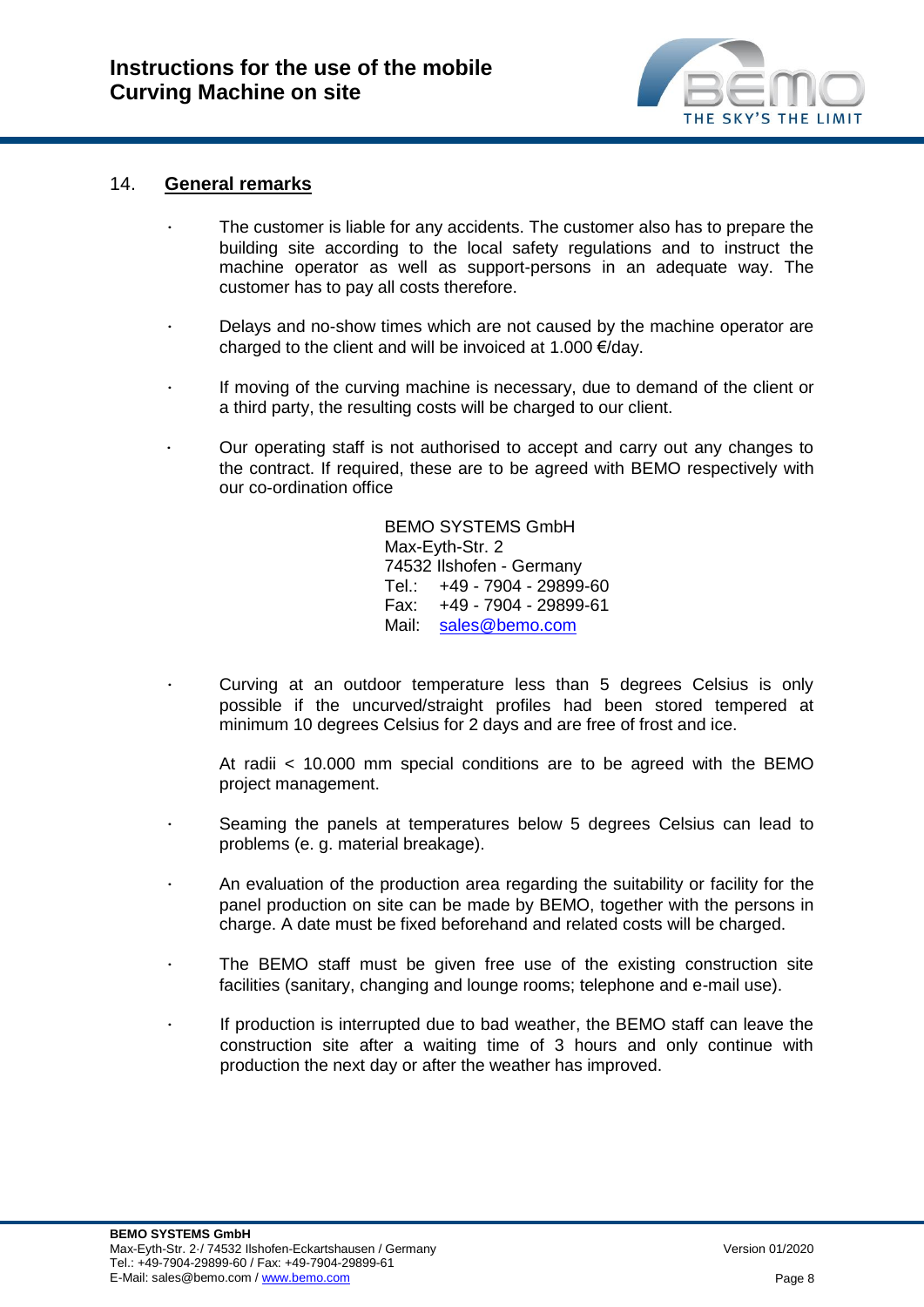

# **CHECKLIST / CONFIRMATION OF DATES:**

| Curving on site: |               |                      |                                                                 |   |       |   |           |
|------------------|---------------|----------------------|-----------------------------------------------------------------|---|-------|---|-----------|
|                  |               | Our order number:    |                                                                 |   |       |   |           |
|                  |               | Your order number:   |                                                                 |   |       |   |           |
|                  | Project name: |                      |                                                                 |   |       |   |           |
|                  |               | Start of production: |                                                                 |   |       |   |           |
|                  |               |                      | Time: $\frac{1}{2}$ : $\frac{1}{2}$ a.m. / p.m.                 |   |       |   |           |
|                  |               | End of production:   | <u> 2002 - Jan Barnett, film ann an t-</u>                      |   |       |   |           |
|                  | 1.            | conditions           | Access road for vehicles guaranteed according to the curving    |   | O Yes | O | No        |
|                  | 2.            | curving machine      | Appropriate crane available for loading and unloading the       |   | O Yes | Ο | No        |
|                  | 3.            | intermediate storage | Required space available for unloading and production and       |   | O Yes | O | <b>No</b> |
|                  | 4.            |                      | Electrical supply for the curving machine available             | O | Yes   | O | <b>No</b> |
|                  | 5.            | production starts    | Sufficient manpower who are instructed accordingly before       |   | O Yes | O | - No      |
|                  | 6.            |                      | Stockyard with square-shaped timber / planks available          |   | O Yes | O | No        |
|                  | 7.            | safety regulations   | Sufficient barricades around the working area according general |   | O Yes | O | No.       |
|                  | 8.            | Others:              |                                                                 |   |       |   |           |